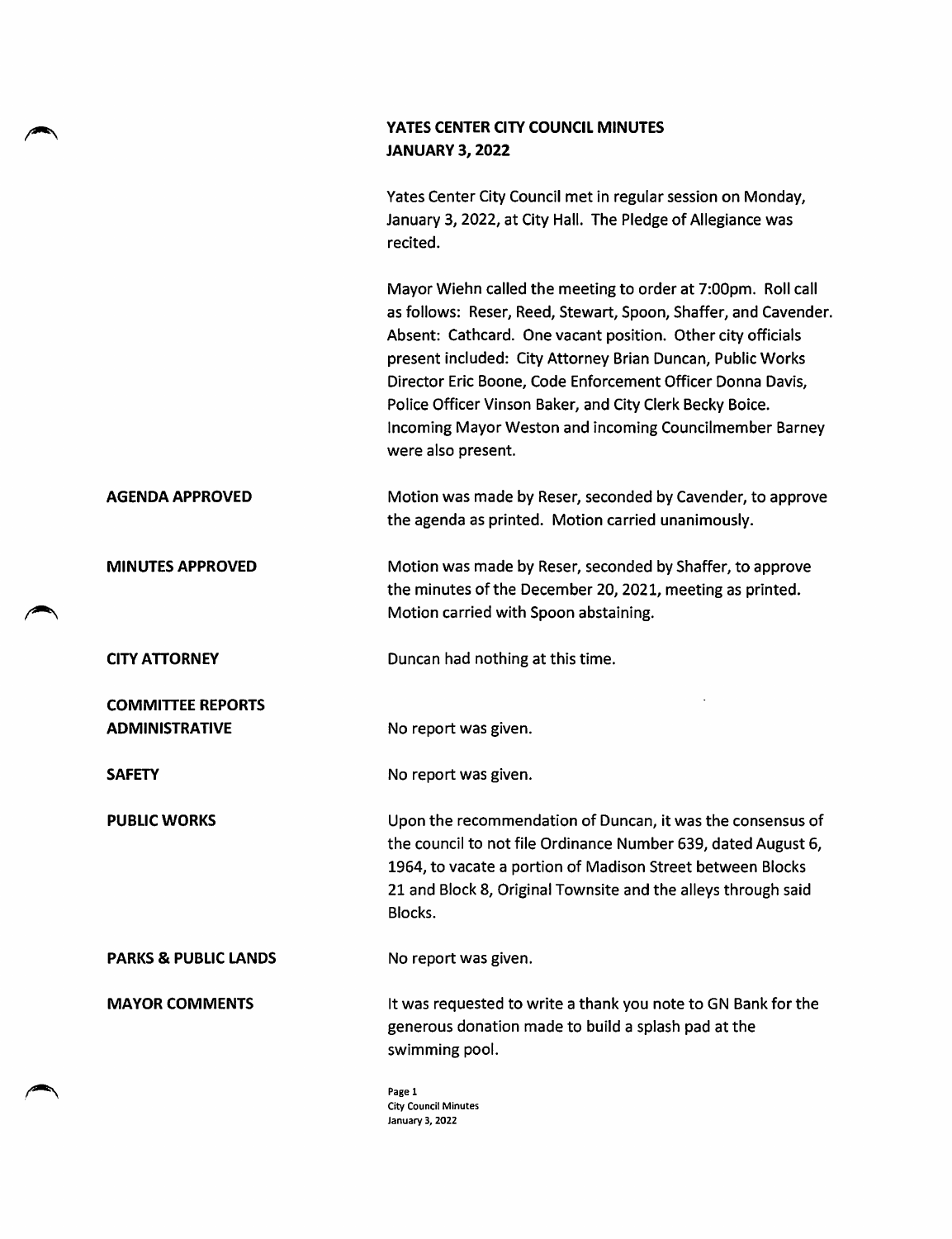CLAIMS & VOUCHERS Motion was made by Reser, seconded by Shaffer, to pay the claims and vouchers in the amount of \$129,329.89. Motion carried unanimously.

ATTEST:

ADJOURNMENT Motion was made by Reser, seconded by Reed, to adjourn. Motion carried with Spoon abstaining. Council adjourned at 7:08pm.

ceah of UJ.

Leah L Wiehn, Mayor

 $200$ 

Wyndna B Boice, City Clerk

Approved January 18, 2022

Page 2 City Council Minutes January 3, 2022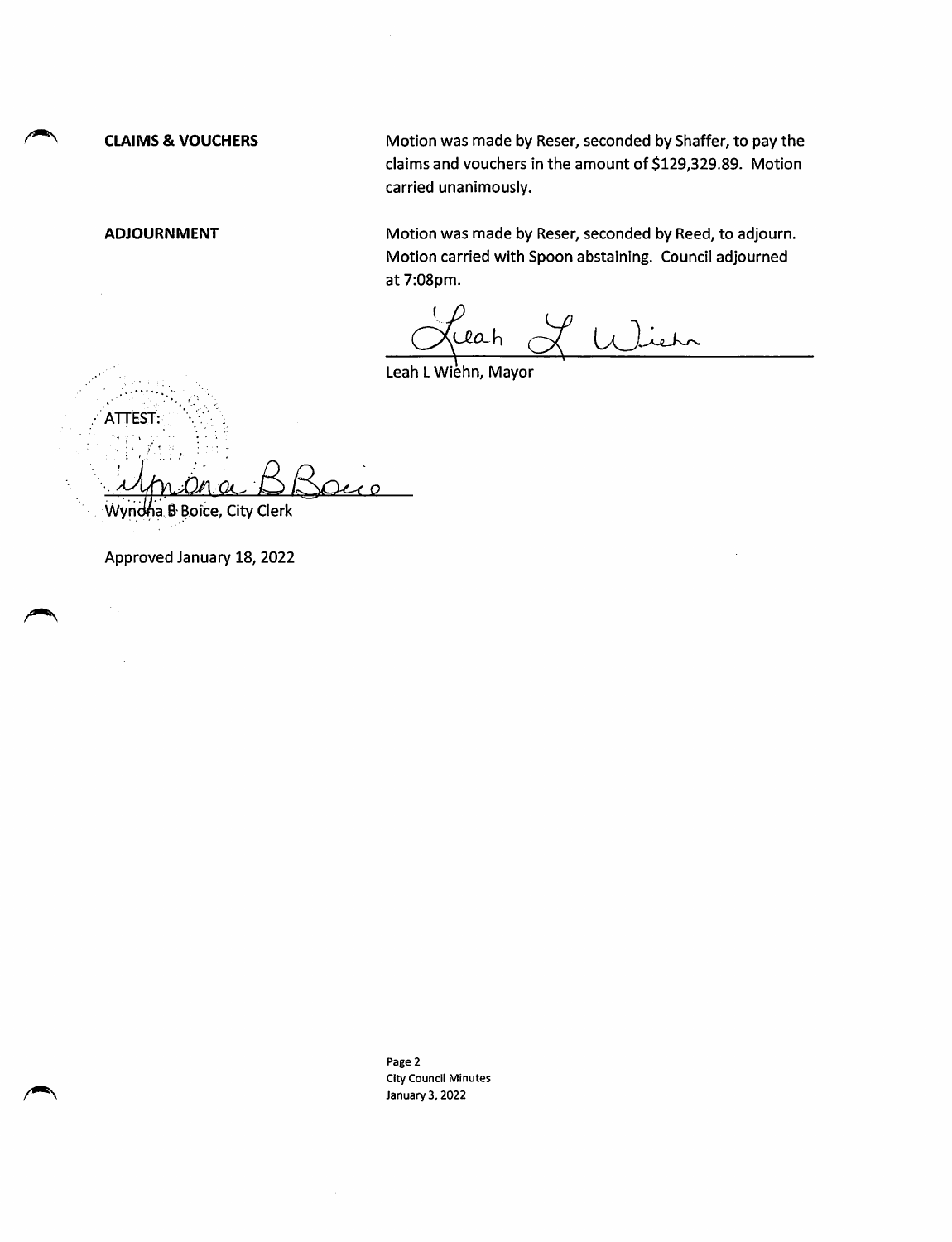|                                                   | The Honorable Thomas Mikulka swore in Mayor Justin Weston<br>and Councilmembers James Reed, Kelly Shaffer, and Amber<br>Barney.                                                                                                                                                                                                                                                                                                           |
|---------------------------------------------------|-------------------------------------------------------------------------------------------------------------------------------------------------------------------------------------------------------------------------------------------------------------------------------------------------------------------------------------------------------------------------------------------------------------------------------------------|
|                                                   | Mayor Weston called the meeting to order at 7:10pm. Roll call<br>as follows: Barney, Reed, Stewart, Spoon, Shaffer, and<br>Cavender. Absent: Cathcard and Kee.                                                                                                                                                                                                                                                                            |
| <b>AGENDA AMENDED &amp; APPROVED</b>              | Spoon added a five-minute executive session and revisiting the<br>bids for dam repair under public works.                                                                                                                                                                                                                                                                                                                                 |
|                                                   | Motion was made by Spoon, seconded by Reed, to approve the<br>agenda as amended. Motion carried unanimously.                                                                                                                                                                                                                                                                                                                              |
| <b>CITY ATTORNEY</b>                              | Duncan had nothing at this time.                                                                                                                                                                                                                                                                                                                                                                                                          |
| <b>COMMITTEE REPORTS</b><br><b>ADMINISTRATIVE</b> | No report was given.                                                                                                                                                                                                                                                                                                                                                                                                                      |
| <b>SAFETY</b>                                     | No report was given.                                                                                                                                                                                                                                                                                                                                                                                                                      |
| <b>PUBLIC WORKS</b><br><b>EXECUTIVE SESSION</b>   | Motion was made by Spoon, seconded by Shaffer, to enter into<br>a five-minute executive session, in the council room, for the<br>purpose of discussing matters of non-elected personnel because<br>if this matter were discussed in open session it might invade the<br>privacy of those discussed. Duncan to be included. Motion<br>carried unanimously and council entered into executive session<br>at 7:12pm, to reconvene at 7:17pm. |
|                                                   | Council reconvened at 7:17pm.                                                                                                                                                                                                                                                                                                                                                                                                             |
| <b>PW AUTHORITY TO HIRE</b>                       | Motion was made by Spoon, seconded by Cavender, to give the<br>public works committee the authority to<br>advertise/interview/hire a water/wastewater employee.<br>Motion carried unanimously.                                                                                                                                                                                                                                            |
| DAM SPILLWAY REPAIR BIDS                          | After discussion, motion was made by Spoon, seconded by<br>Shaffer, to rescind the motion from last council meeting to<br>accept bids to repair the spillway on the dam at the Yates<br>Center Reservoir. Motion carried unanimously.                                                                                                                                                                                                     |
|                                                   | Page 3                                                                                                                                                                                                                                                                                                                                                                                                                                    |

City Council Minutes January 3, 2022

 $\sqrt{2}$ 

 $\mathcal{L}_{\text{max}}$  and  $\mathcal{L}_{\text{max}}$